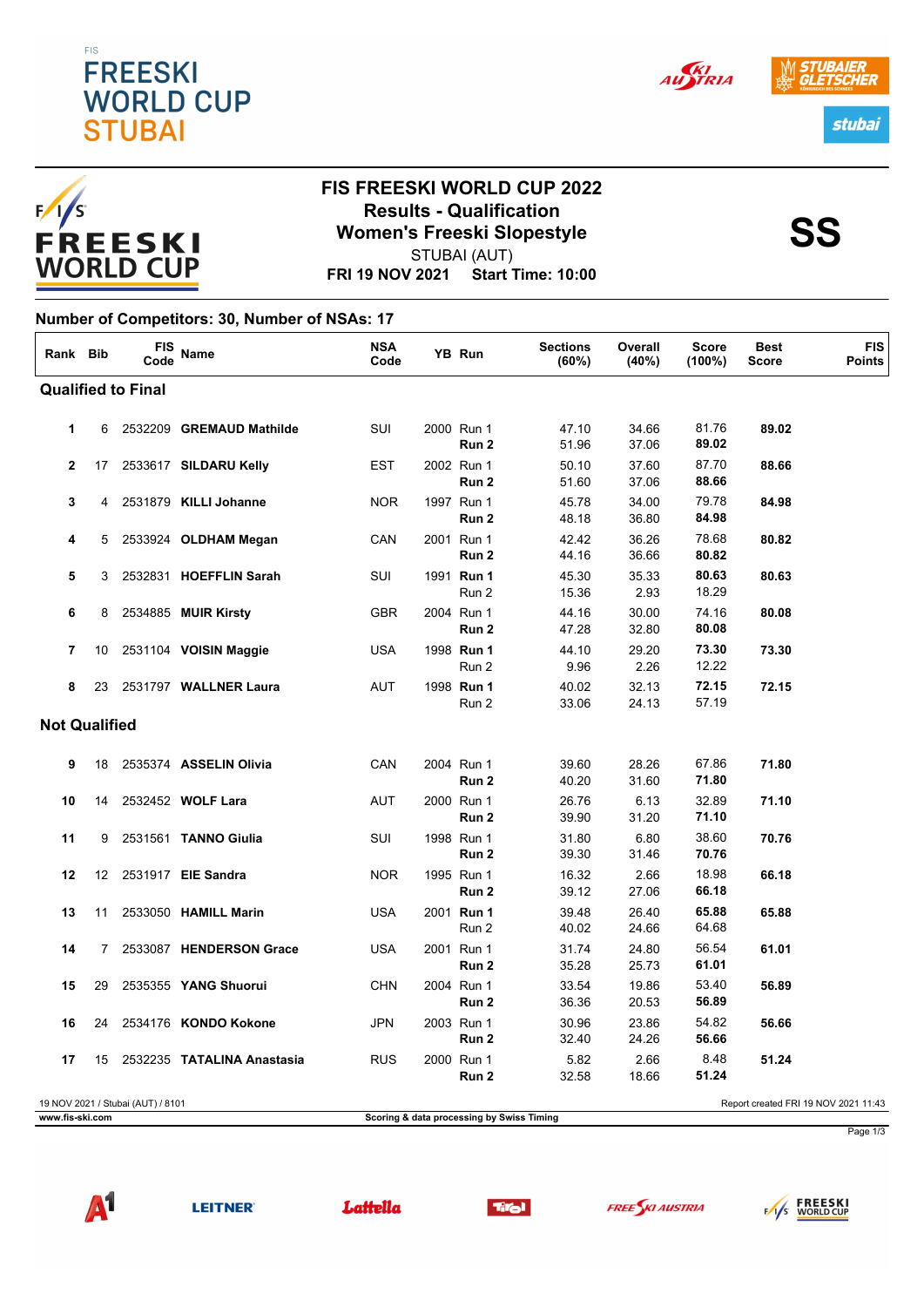### EIS **FREESKI WORLD CUP STUBAI**











## **FIS FREESKI WORLD CUP 2022 Results - Qualification<br>
Women's Freeski Slopestyle<br>
SS** STUBAI (AUT)

**FRI 19 NOV 2021 Start Time: 10:00**

| Rank Bib |                 | <b>FIS</b><br>Code | Name                         | <b>NSA</b><br>Code | YB Run              | <b>Sections</b><br>(60%) | Overall<br>(40%) | <b>Score</b><br>$(100\%)$ | <b>Best</b><br><b>Score</b> | <b>FIS</b><br><b>Points</b> |
|----------|-----------------|--------------------|------------------------------|--------------------|---------------------|--------------------------|------------------|---------------------------|-----------------------------|-----------------------------|
| 18       | 22              |                    | 2535393 ORLOVA Ksenia        | <b>RUS</b>         | 2005 Run 1<br>Run 2 | 30.42<br>28.62           | 20.53<br>6.13    | 50.95<br>34.75            | 50.95                       |                             |
| 19       | 28              |                    | 2532821 EICHINGER Alia Delia | <b>GER</b>         | 2001 Run 1<br>Run 2 | 30.90<br>31.98           | 18.26<br>18.80   | 49.16<br>50.78            | 50.78                       |                             |
| 20       | 21              |                    | 2532311 <b>BARIN Lou</b>     | <b>FRA</b>         | 1999 Run 1<br>Run 2 | 26.82<br>26.88           | 16.80<br>15.60   | 43.62<br>42.48            | 43.62                       |                             |
| 21       | 30              |                    | 2532574 KOTSAR Kateryna      | <b>UKR</b>         | 2000 Run 1<br>Run 2 | 24.72<br>26.88           | 15.20<br>15.60   | 39.92<br>42.48            | 42.48                       |                             |
| 22       | 25              |                    | 2532733 KARAVA Anni          | <b>FIN</b>         | 2000 Run 1<br>Run 2 | 0.78<br>27.96            | 1.33<br>14.40    | 2.11<br>42.36             | 42.36                       |                             |
| 23       | 20              |                    | 2529913 STEVENS Darian       | <b>USA</b>         | 1996 Run 1<br>Run 2 | 11.22<br>29.88           | 2.66<br>11.86    | 13.88<br>41.74            | 41.74                       |                             |
| 24       | 26              |                    | 2530054 OHACO Dominique      | CHI                | 1995 Run 1<br>Run 2 | 0.54<br>24.18            | 0.93<br>16.26    | 1.47<br>40.44             | 40.44                       |                             |
| 25       | 32 <sup>2</sup> |                    | 2537372 DUMONT ZANELLA Kim   | <b>FRA</b>         | 2005 Run 1<br>Run 2 | 22.74<br>18.60           | 14.66<br>8.53    | 37.40<br>27.13            | 37.40                       |                             |
| 26       | 31              |                    | 2534610 OIARTZABAL Maialen   | <b>ESP</b>         | 1999 Run 1<br>Run 2 | 11.34<br>20.64           | 1.73<br>13.46    | 13.07<br>34.10            | 34.10                       |                             |
| 27       |                 |                    | 2533132 LEDEUX Tess          | <b>FRA</b>         | 2001 Run 1<br>Run 2 | 25.08<br>25.56           | 7.60<br>4.13     | 32.68<br>29.69            | 32.68                       |                             |
| 28       | 27              |                    | 2532928 HARRIGAN Abi         | <b>AUS</b>         | 2002 Run 1<br>Run 2 | 10.50<br>13.62           | 0.93<br>10.80    | 11.43<br>24.42            | 24.42                       |                             |
| 29       | 13              |                    | 2529086 SUMMERHAYES Katie    | <b>GBR</b>         | 1995 Run 1<br>Run 2 | 10.14<br>1.38            | 3.60<br>2.40     | 13.74<br>3.78             | 13.74                       |                             |
|          | 2               |                    | 2534563 GU Ailing Eileen     | <b>CHN</b>         | 2003 Run 1<br>Run 2 |                          |                  | <b>DNS</b><br><b>DNS</b>  | <b>DNS</b>                  |                             |

**www.fis-ski.com Scoring & data processing by Swiss Timing**

19 NOV 2021 / Stubai (AUT) / 8101 Report created FRI 19 NOV 2021 11:43